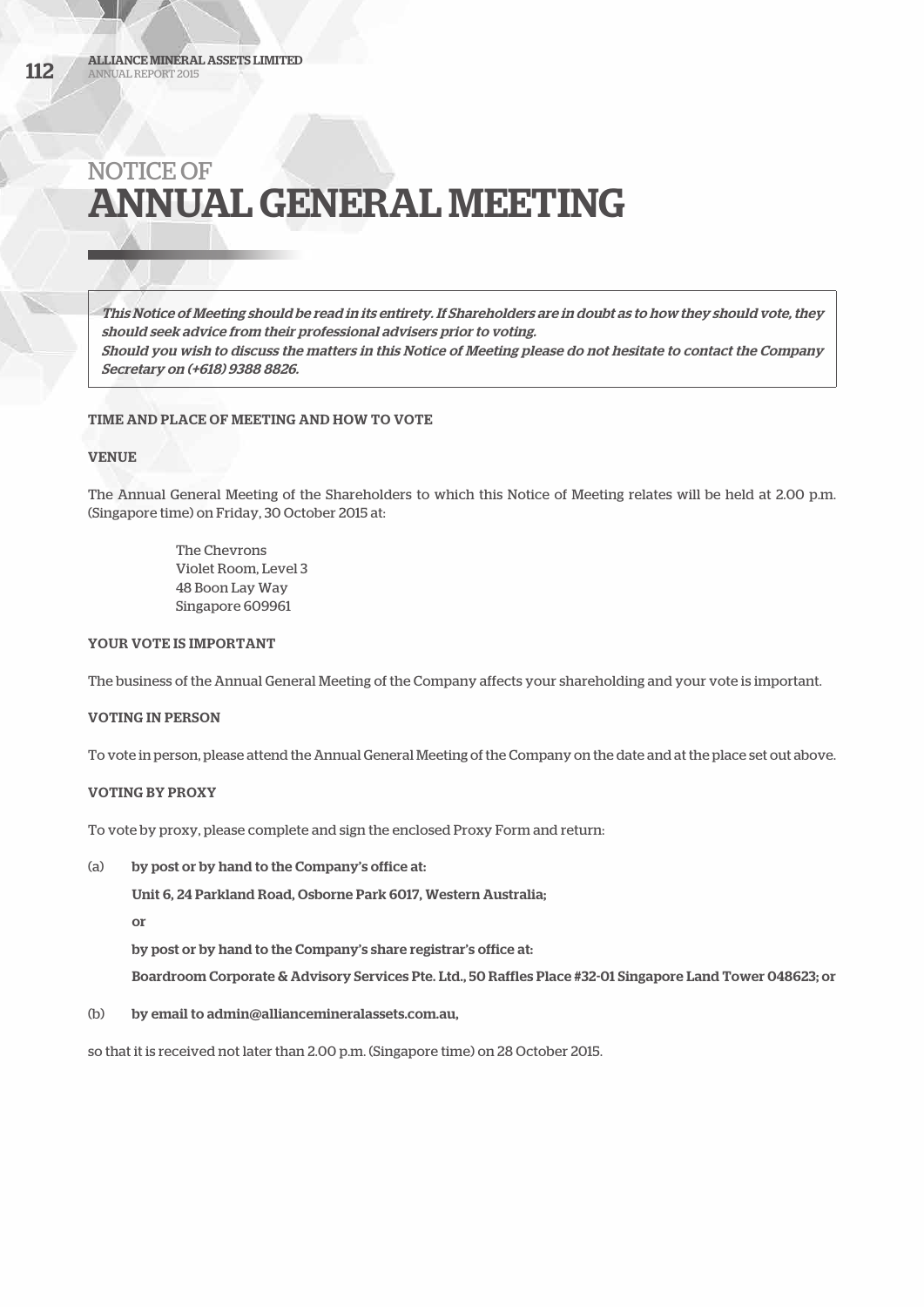# IMPORTANT NOTES:

- (i) Depositors shall use the Proxy form entitled "Annual General Meeting Depositor Proxy Form".
- (ii) Proxy Forms received later than this time will be invalid.

In accordance with section 249L of the Corporations Act, Shareholders are advised that:

- (a) each Shareholder (including each Depositor who has Shares of the Company entered against their name in the Depository Register held by the CDP) has a right to appoint a proxy;
- (b) the proxy need not be a Shareholder of the Company; and
- (c) a Shareholder who is entitled to cast 2 or more votes may appoint 2 proxies and may specify the proportion or number of votes each proxy is appointed to exercise. If the member appoints 2 proxies and the appointment does not specify the proportion or number of the member's votes, then in accordance with section 249X(3) of the Corporations Act, each proxy may exercise one-half of the votes.
- (d) Shareholders and their proxies should be aware that changes to the Corporations Act made in 2011 mean that:
	- (i) if proxy holders vote, they must cast all directed proxies as directed; and
	- (ii) any directed proxies which are not voted will automatically default to the Chair, who must vote the proxies as directed.

Further details on these changes are set out below.

#### Proxy vote if appointment specifies way to vote

Section 250BB(1) of the Corporations Act provides that an appointment of a proxy may specify the way the proxy is to vote on a particular resolution and, if it does:

- (a) the proxy need not vote on a show of hands, but if the proxy does so, the proxy must vote that way (i.e. as directed); and
- (b) if the proxy has 2 or more appointments that specify different ways to vote on the resolution, the proxy must not vote on a show of hands; and
- (c) if the proxy is the chair of the meeting at which the resolution is voted on, the proxy must vote on a poll, and must vote that way (i.e. as directed); and
- (d) if the proxy is not the chair, the proxy need not vote on the poll, but if the proxy does so, the proxy must vote that way (i.e. as directed).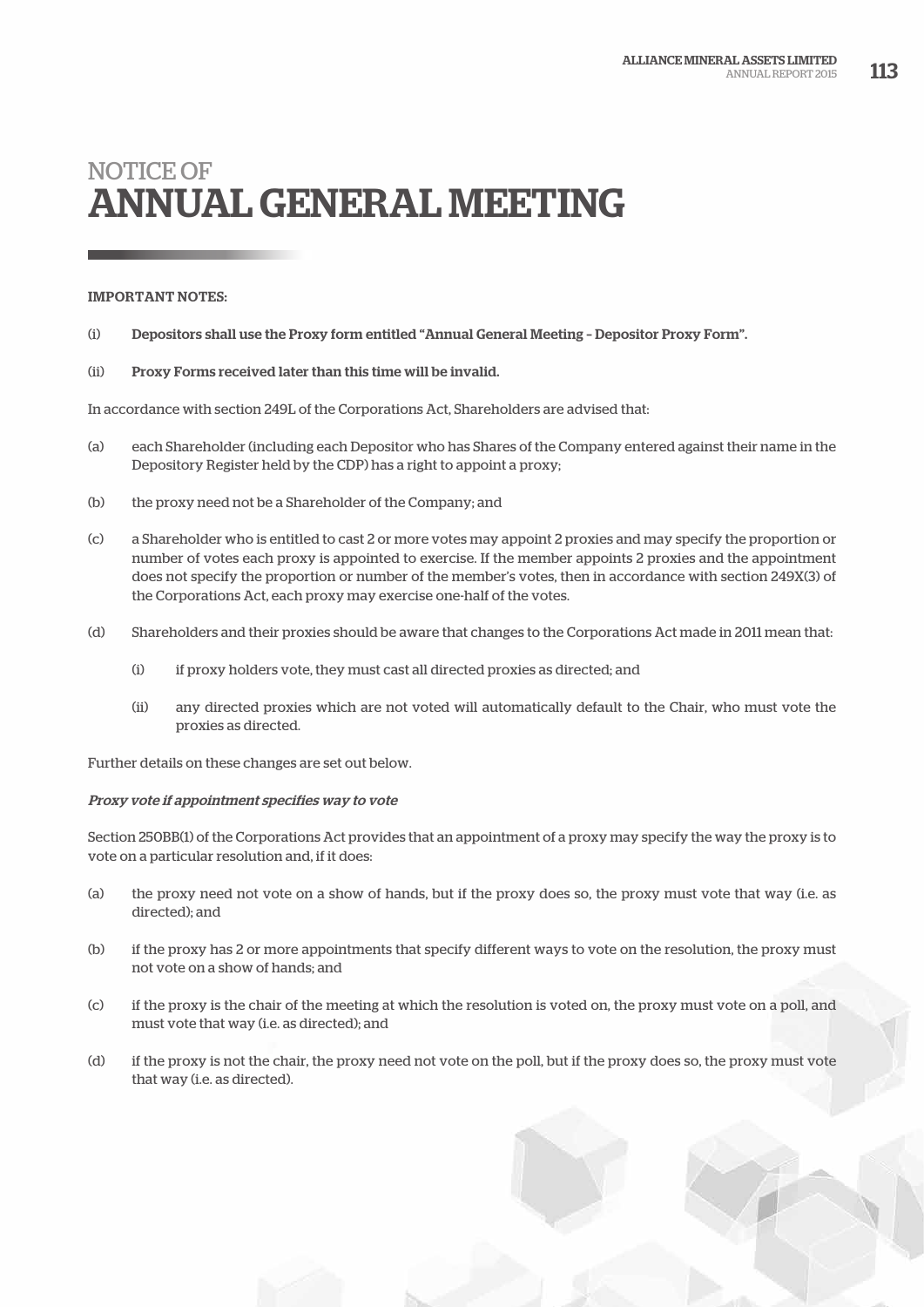# Transfer of non-chair proxy to chair in certain circumstances

Section 250BC of the Corporations Act provides that, if:

- (a) an appointment of a proxy specifies the way the proxy is to vote on a particular resolution at a meeting of the Company's members; and
- (b) the appointed proxy is not the chair of the meeting; and
- (c) at the meeting, a poll is duly demanded on the resolution; and
- (d) either of the following applies:
	- (i) the proxy is not recorded as attending the meeting; or
	- (ii) the proxy does not vote on the resolution,

the chair of the meeting is taken, before voting on the resolution closes, to have been appointed as the proxy for the purposes of voting on the resolution at the meeting.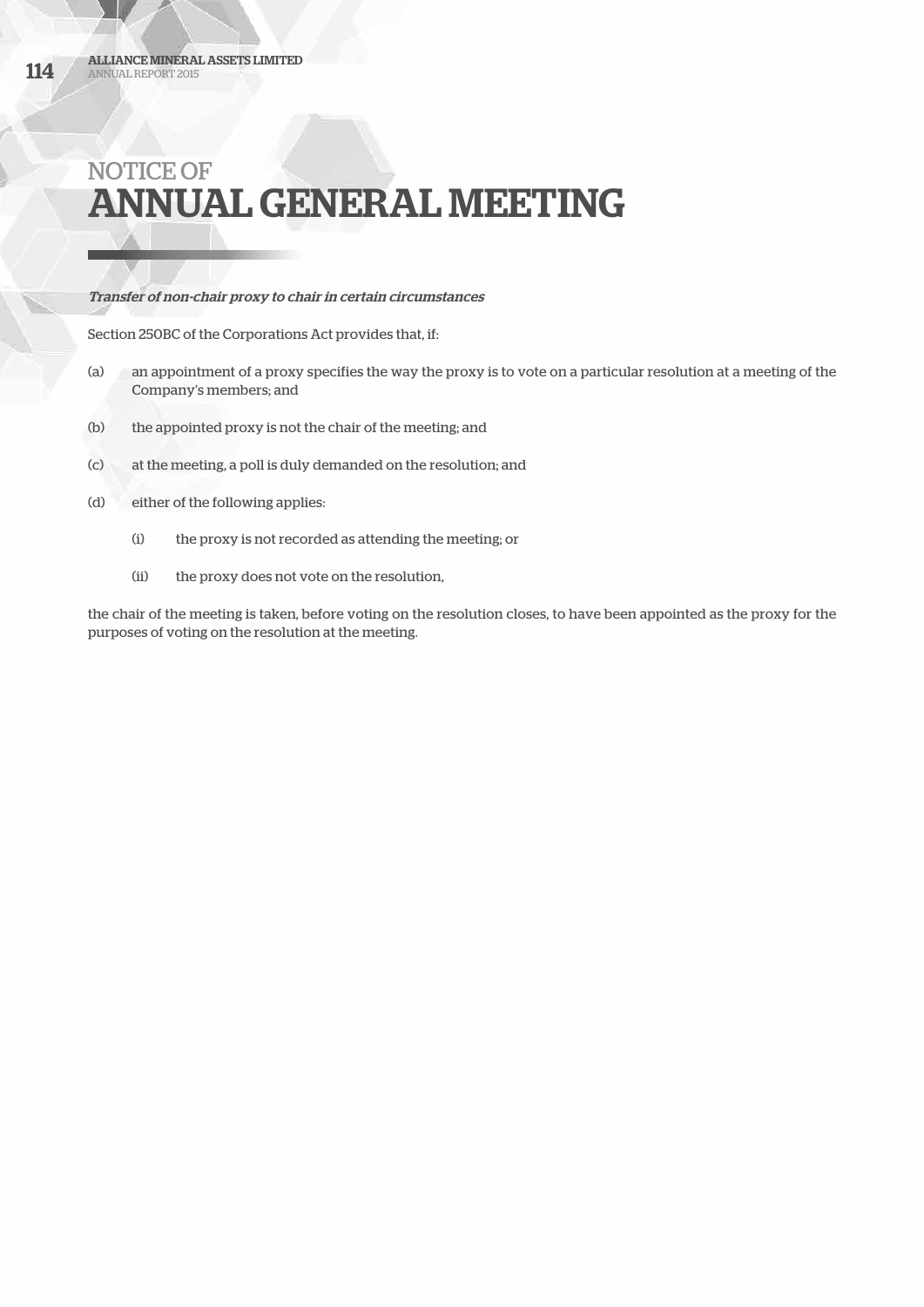# NOTICE OF ANNUAL GENERAL MEETING

Notice is hereby given that the Annual General Meeting of the Company will be held at 2.00 p.m. (Singapore time) on Friday, 30 October 2015 at The Chevrons, Violet Room, Level 3, 48 Boon Lay Way, Singapore 609961.

The Explanatory Statement to this Notice of Annual General Meeting provides additional information on matters to be considered at the Annual General Meeting of the Company.

The Directors have determined pursuant to Regulation 7.11.37 of the Corporations Regulations 2001 (Cth) that the persons eligible to vote at the Annual General Meeting of the Company are those who are registered Shareholders of the Company (or Depositors who have Shares of the Company entered against their name in the Depository Register held by the CDP) as at 2.00 p.m. (Singapore time) on Wednesday, 28 October 2015.

A Depositor shall not be entitled to attend and vote at the Annual General Meeting unless they are shown to have Shares of the Company entered against their name in the Depository Register as at 2.00 p.m. (Singapore time) on 28 October 2015, as certified by CDP to the Company.

All shareholders entitled to vote on an item of business at the AGM will do so by way of poll (as required under Rule 730A(2) of the Listing Manual Section B: Rules of Catalist of the SGX-ST).

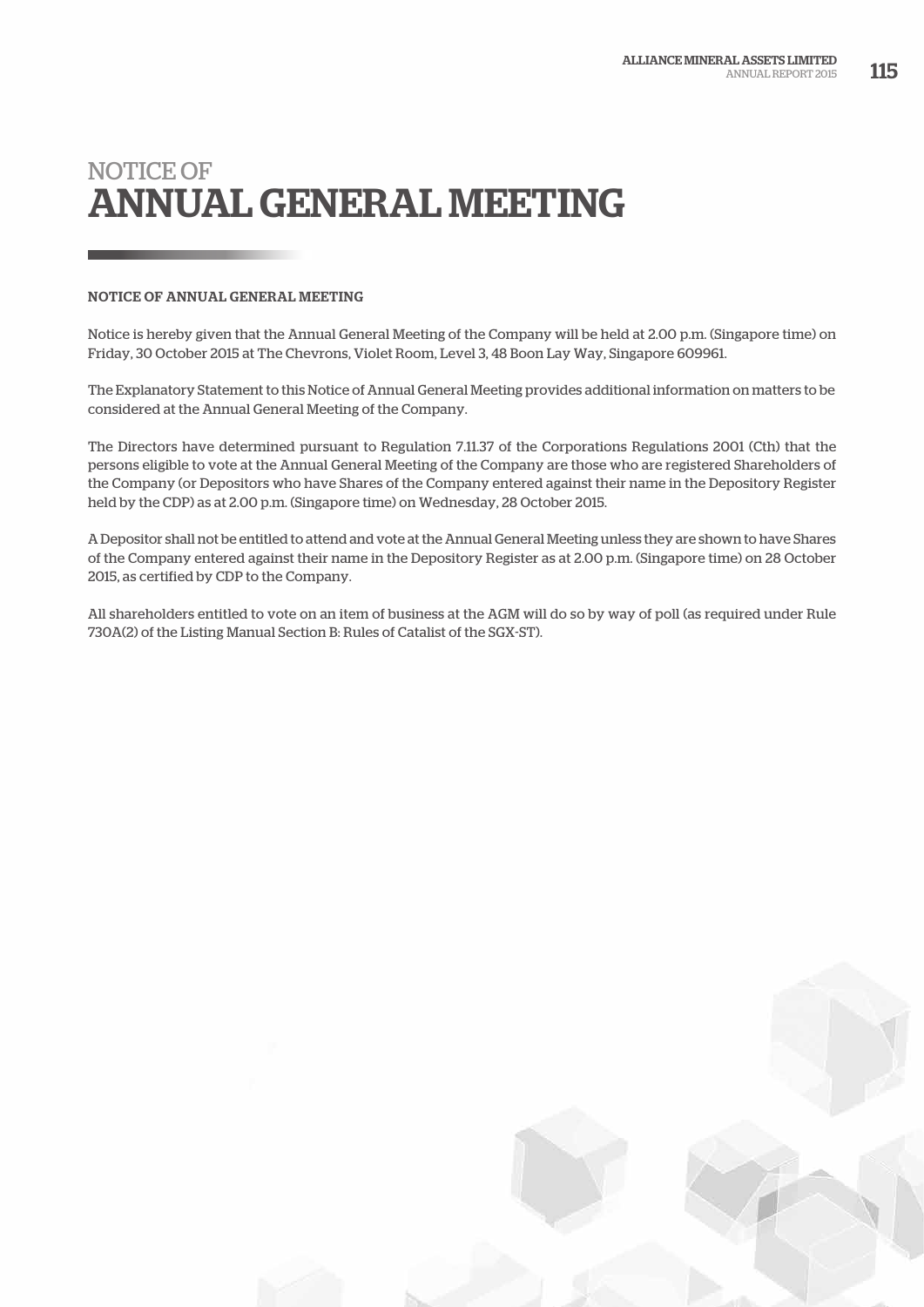AGENDA

ORDINARY BUSINESS

# RESOLUTION 1 – FINANCIAL STATEMENTS AND REPORTS

To receive and consider the financial statements of the Company for the financial year ended 30 June 2015 together with the director's declaration, the director's report, and the auditor's report.

# RESOLUTION 2 – RE-ELECTION OF DIRECTOR – MS SUEN SZE MAN

To consider and, if thought fit, to pass, with or without amendment, the following resolution as an Ordinary Resolution:

"THAT, for the purpose of clause 12.3 of the Company's Constitution and for all other purposes, Ms Suen Sze Man, a Director, retires by rotation, and being eligible, is re-elected as a Director."

Ms Suen Sze Man will, upon re-election as a Director of the Company, remain as an Executive Director of the Company.

# RESOLUTION 3 – RE-ELECTION OF DIRECTOR – MR ONG KIAN GUAN

To consider and, if thought fit, to pass, with or without amendment, the following resolution as an Ordinary Resolution:

"THAT, for the purpose of clause 12.3 of the Company's Constitution and for all other purposes, Mr Ong Kian Guan, a Director, retires by rotation, and being eligible, is re-elected as a Director."

Mr Ong Kian Guan will, upon re-election as a Director of the Company, remain as Chairman of the Audit Committee, a member of the Nominating Committee and Remuneration Committee, and he will be considered independent for the purpose of Rule 704 (7) of the Listing Manual (Section B: Rules of Catalist) of the Singapore Exchange Securities Trading Limited.

# RESOLUTION 4 – APPROVAL OF ADDITIONAL DIRECTORS' FEES FOR THE FINANCIAL YEAR ENDED 30 JUNE 2015

To consider and, if thought fit, to pass, with or without amendment, the following resolution as an Ordinary Resolution:

"THAT, for the purposes of clauses 12.9 and 12.10 of the Company's Constitution and for all other purposes, Shareholders approve an additional sum of S\$7,060.42 to be paid to Directors for the financial year ended 30 June 2015 to be paid in accordance with the terms and conditions set out in the Explanatory Statement."

# RESOLUTION 5 – APPROVAL OF DIRECTORS' FEES FOR THE FINANCIAL YEAR ENDING 30 JUNE 2016

To consider and, if thought fit, to pass, with or without amendment, the following resolution as an Ordinary Resolution:

"THAT, for the purposes of clauses 12.9 and 12.10 of the Company's Constitution and for all other purposes, Shareholders approve the payment of non-Executive Directors' fees of A\$30,000 to Pauline Gately, S\$40,000 to Joshua Ong Kian Guan and S\$30,000 to Mahtani Bhagwandas respectively, for the financial year ending 30 June 2016 to be paid in accordance with the terms and conditions set out in the Explanatory Statement."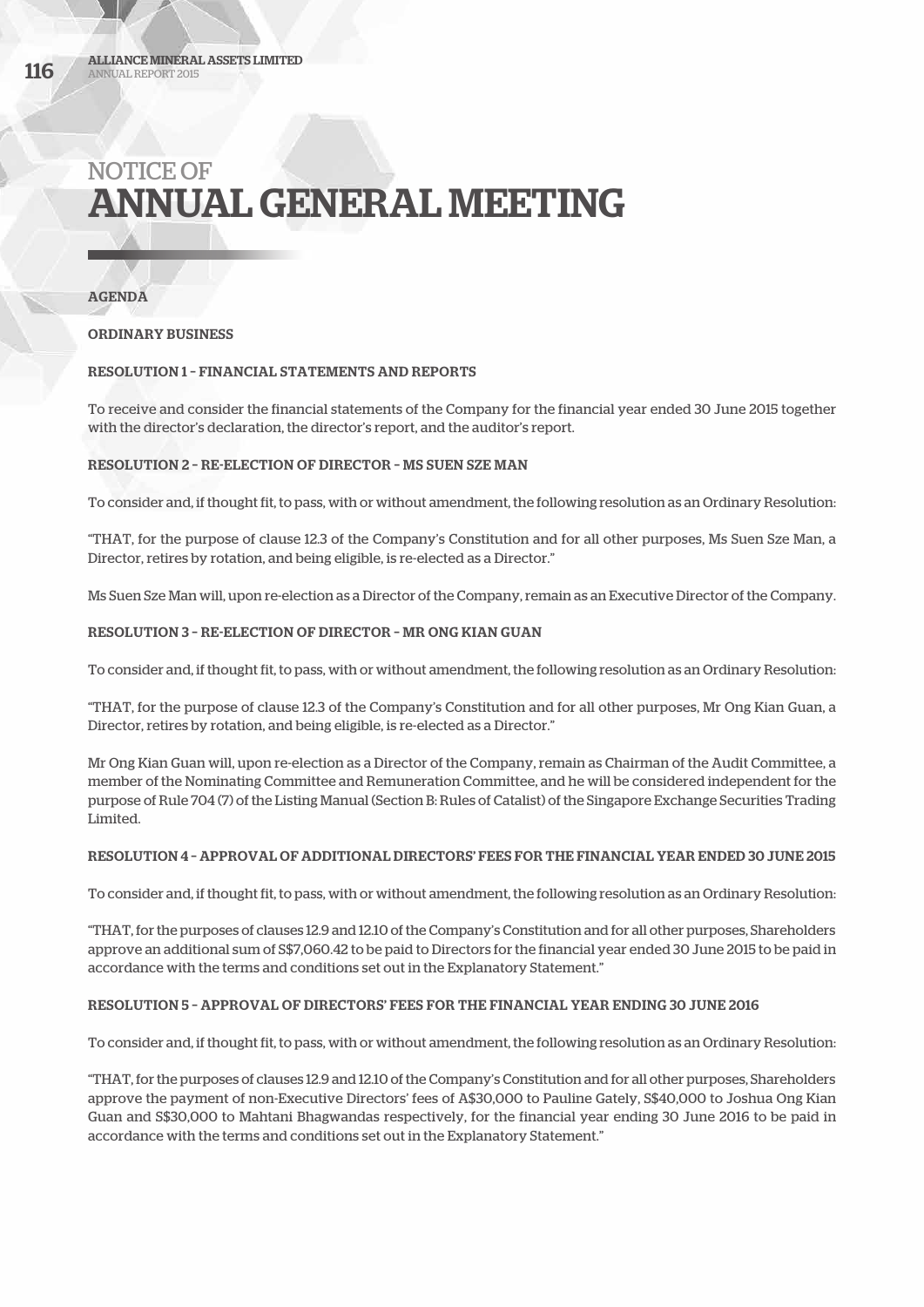### AGENDA (CONTINUED)

#### Voting Prohibition Statement

A person appointed as a proxy must not vote, on the basis of that appointment, on this Resolution if:

# (a) the proxy is either:

- (i) a member of the Key Management Personnel; or
- (ii) a Closely Related Party of such a member; and
- (b) the appointment does not specify the way the proxy is to vote on this Resolution.

However, the above prohibition does not apply if:

- (a) the proxy is the Chair; and
- (b) the appointment expressly authorises the Chair to exercise the proxy even though this Resolution is connected directly or indirectly with remuneration of a member of the Key Management Personnel.

# RESOLUTION 6 – AUTHORITY TO DIRECTORS TO ISSUE AND ALLOT SHARES

To consider and, if thought fit, to pass, with or without modifications, the following resolution as an Ordinary Resolution:

"THAT pursuant to Rule 806 of the Listing Manual Section B: Rules of Catalist (the "Catalist Rules") of Singapore Exchange Securities Trading Limited ("SGX-ST"), the Directors be authorised and empowered to:

- (a) (i) allot and issue shares in the capital of the Company ("Shares") whether by way of rights, bonus or otherwise; and/or
	- (ii) make or grant offers, agreements or options (collectively, "Instruments") that might or would require Shares to be issued, including but not limited to the creation and issue of (as well as adjustments to) warrants, debentures or other instruments convertible into Shares, at any time and upon such terms and conditions and for such purposes and to such persons as our Directors may in their absolute discretion deem fit; and
- (b) (notwithstanding the authority conferred by this Resolution may have ceased to be in force) issue Shares in pursuance of any Instruments made or granted by the Directors while this Resolution was in force,

#### PROVIDED THAT:

(1) the aggregate number of Shares to be issued pursuant to this Resolution (including Shares to be issued to in pursuance of the Instruments made or granted pursuant to this Resolution) shall not exceed one hundred per cent (100%) of the total number of issued Shares (excluding treasury shares) (as calculated in accordance with sub-paragraph (2) below, of which the aggregate number of Shares to be issued other than on a *pro rata* basis to the existing shareholders of the Company (including Shares to be issued in pursuance to the Instruments made or granted pursuant to this Resolution) shall not exceed fifty percent (50%) of the total number of issued Shares (excluding treasury shares) (as calculated in accordance with sub-paragraph (2) below;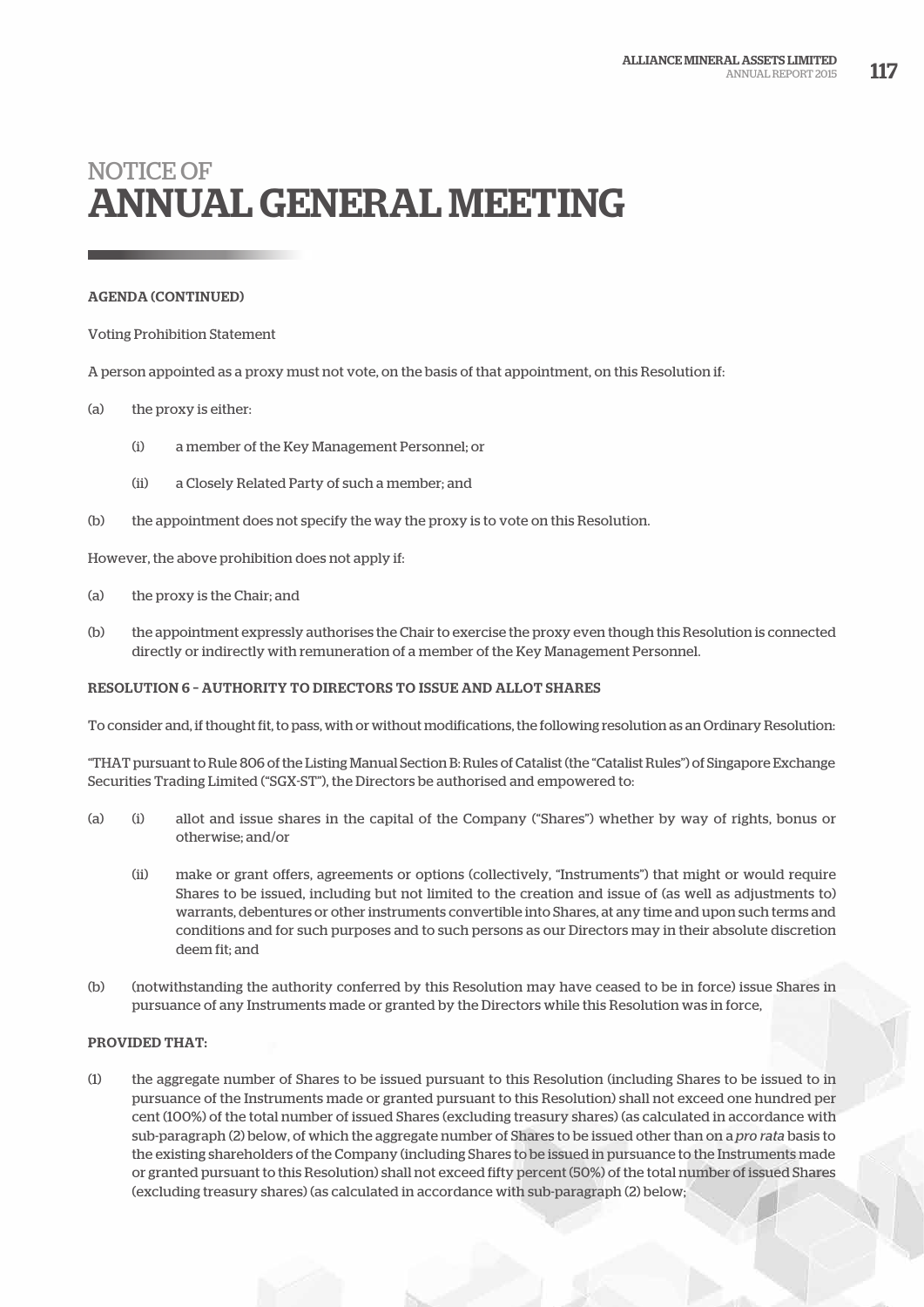# AGENDA (CONTINUED)

- (2) subject to such manner of calculation as may be prescribed by SGX-ST) for the purpose of determining the aggregate number of Shares that may be issued under sub-paragraph (1) above, the percentage of issued Shares shall be based on the total number of issued Shares (excluding treasury shares) at the time of the passing of this Resolution, after adjusting for:
	- (A) new Shares arising from the conversion or exercise of any convertible securities;
	- (B) new Shares arising from exercising share options or vesting of share awards outstanding or subsisting at the time of the passing of this Resolution; and
	- (C) any subsequent bonus issue, consolidation or subdivision of Shares;
- (3) in exercising the authority conferred by this Resolution, the Directors shall comply with the provisions of the Catalist Rules for the time being in force (unless such compliance has been waived by the SGX-ST) and the Constitution for the time being of the Company; and
- (4) unless revoked or varied by the Company in general meeting, such authority shall continue in full force until the conclusion of the next annual general meeting of the Company or the date by which the next annual general meeting of the Company is required by law or by the Constitution of the Company to be held, whichever is earlier, except that our Directors shall be authorised to allot and issue new Shares pursuant to convertible securities notwithstanding that such authority has ceased."

#### RESOLUTION 7 – AUTHORITY TO DIRECTORS TO ISSUE AND GRANT OPTIONS PURSUANT TO THE ESOS

To consider and, if thought fit, to pass, with or without modifications, the following resolution as an Ordinary Resolution:

"That, authority be and is hereby given to the Directors of the Company to offer and grant options ("Options") in accordance with the provision of the Alliance Employee Share Option Scheme ("ESOS") and to allot and issue from time to time such number of Shares as may be required to be allotted and issued and pursuant to the ESOS, when added to the number of Shares issued and issuable in respect of all Options granted under the ESOS, and any other share option schemes of the Company, shall not exceed fifteen percent (15%) of the total number of issued Shares (excluding treasury shares) on the day preceding the date of the relevant grant of an Option."

To transact any other ordinary business which may be properly transacted at the AGM.

By order of the Board

LEAW MUN NI COMPANY SECRETARY

8 OCTOBER 2015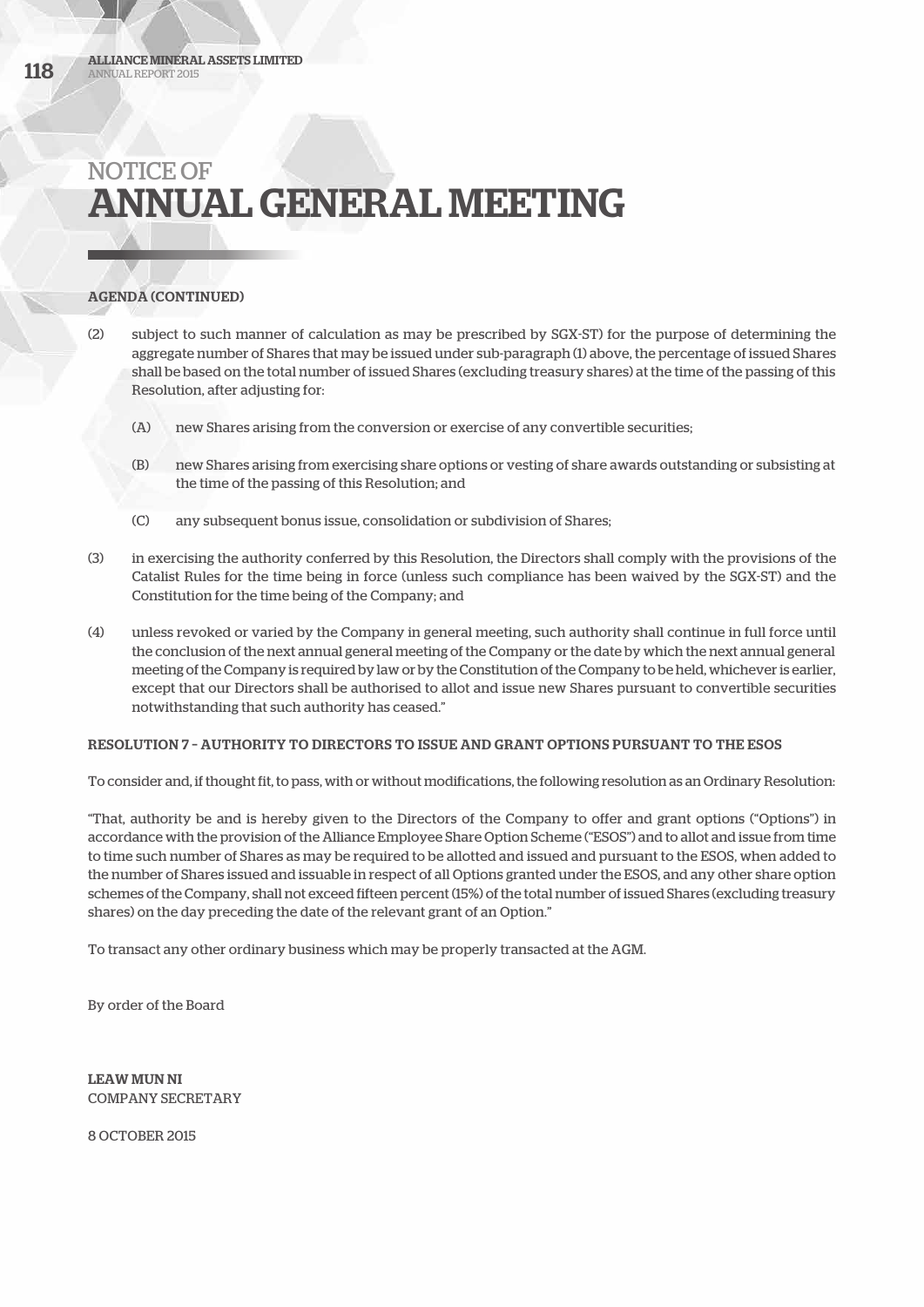# AGENDA (CONTINUED)

#### EXPLANATORY STATEMENT

This Explanatory Statement has been prepared for the information of the Shareholders (including Depositors who hold Shares in the Company through CDP) in connection with the business to be conducted at the Annual General Meeting of the Company to be held at 2.00 p.m. (Singapore time) on Friday, 30 October 2015 at The Chevrons, Violet Room, Level 3, 48 Boon Lay Way Singapore 609961.

#### 1. Resolution 1- Financial Statements And Reports

In accordance with the Constitution, the business of the Annual General Meeting will include receipt and consideration of the financial statements of the Company for the financial year ended 30 June 2015 together with the declaration of the directors, the directors' report and the auditor's report.

#### 2. Resolutions 2 and 3 – Re-election of Director – Ms Suen Sze Man and Mr Ong Kian Guan

#### Clause 12.3 of the Constitution provides that:

- (a) at the Company's annual general meeting in every year, one-third of the Directors for the time being, or, if their number is not a multiple of 3, then the number nearest one-third (rounded upwards in case of doubt), shall retire from office, provided always that no Director (except a Managing Director) shall hold office for a period in excess of 3 years, or until the third annual general meeting following his or her appointment, whichever is the longer, without submitting himself or herself for re-election;
- (b) The Directors to retire at an annual general meeting are those who have been longest in office since their last election, but, as between persons who became Directors on the same day, those to retire shall (unless they otherwise agree among themselves) be determined by drawing lots;
- (c) A Director who retires by rotation under clause 12.3 of the Constitution is eligible for re-election; and
- (d) In determining the number of Directors to retire, no account is to be taken of:
	- (i) a Director who only holds office until the next annual general meeting pursuant to clause 12.5 of the Constitution; and/or
	- (ii) a Managing Director,

each of whom are exempt from retirement by rotation. However, if more than one Managing Director has been appointed by the Directors, only one of them (nominated by the Directors) is entitled to be excluded from any determination of the number of Directors to retire and/or retirement by rotation.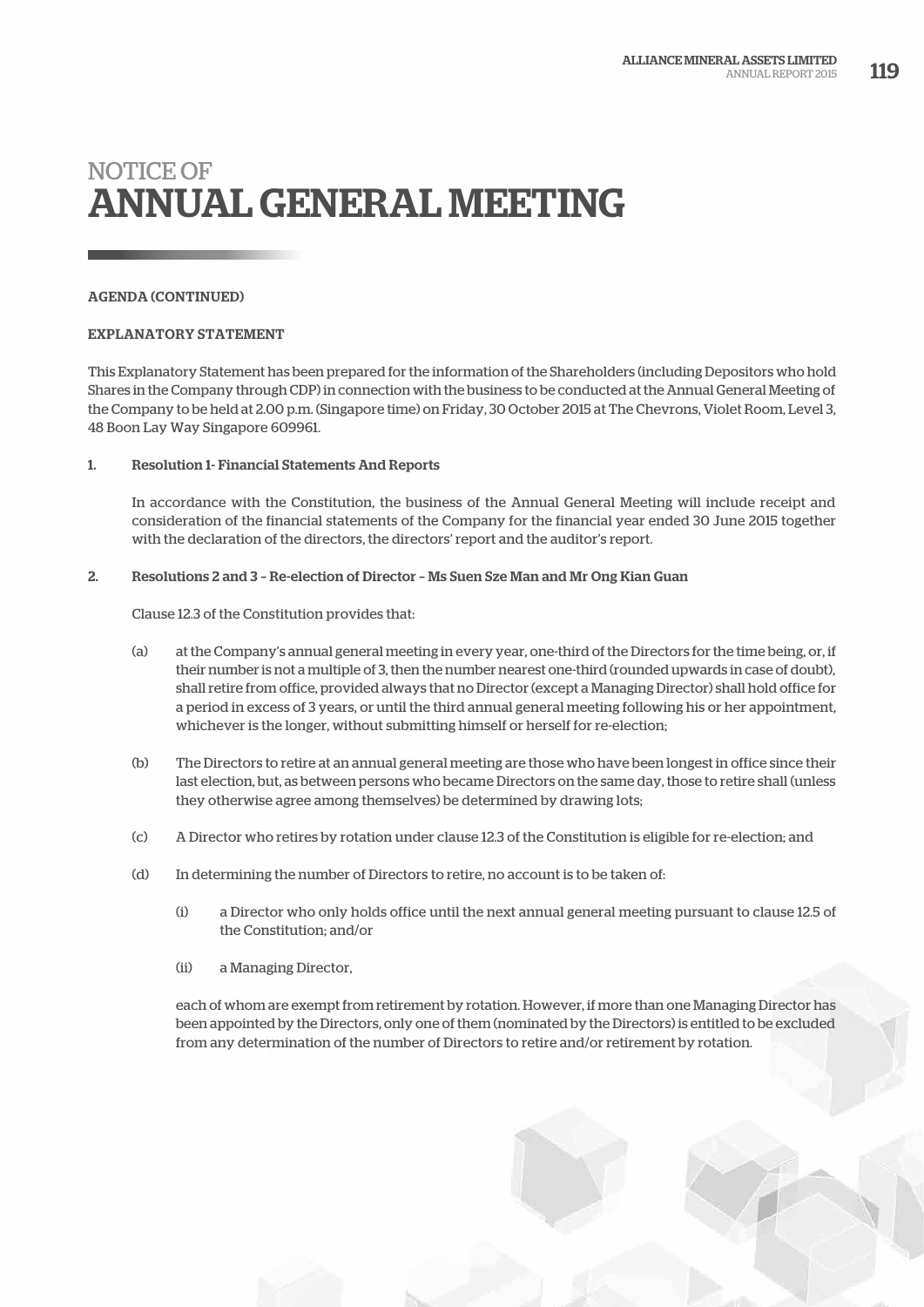# AGENDA (CONTINUED)

The Company currently has 4 Directors and accordingly 2 must retire at the forthcoming Annual General Meeting of the Company.

Ms Suen Sze Man and Mr Ong Kian Guan retires by rotation and seeks re-election.

Mr Ong Kian Guan will, upon re-election as a Director of the Company, remain as Chairman of the Audit Committee, a member of the Remuneration Committee and Nominating Committee, and he will be considered independent for the purpose of Rule 704(7) of the Listing Manual Section B: Rules of Catalist of the SGX-ST.

#### 3. Resolution 4 – Approval of Additional Director's Fees for the Financial Year Ended 30 June 2015

Clauses 12.9 and 12.10 of the Constitution requires that the total aggregate fixed sum per annum to be paid to the Directors (excluding salaries of executive Directors) from time to time will not exceed the sum of S\$100,000 or as determined by the Shareholders in general meeting and the total aggregate fixed sum will be divided between the Directors as the Directors shall determine and, in default of agreement between them, then in equal shares.

The shareholders had at its annual general meeting held on 31 October 2014 approved the payment of A\$90,870 (S\$102,117) in arrears as Directors' fees for the financial year ended 30 June 2015. Due to the foreign exchange in respect of the payment of Directors' fees to certain non-executive Directors in Singapore dollars, the total Directors' fees payable differs from the amount approved by the shareholders as aforesaid.

The amount of Directors' fees to be paid to the non-executive Directors for the financial year ended 30 June 2015 is as follows:

Resolution 4 seeks Shareholder approval for the payment of Directors' fees of:

- (a) S\$30,000 (A\$26,087) to Mr Mahtani Bhagwandas,
- (b) S\$40,000 (A\$34,783) to Mr Ong Kian Guan; and
- (c) S\$34,500(A\$30,000) to Ms Pauline Gately,

for the financial year ended 30 June 2015.

The Ordinary Resolution 4 seeks the approval of shareholders for the excess amount of Directors' fees of S\$7,060.42 to the non-executive Directors of the Company for the financial year ended 30 June 2015.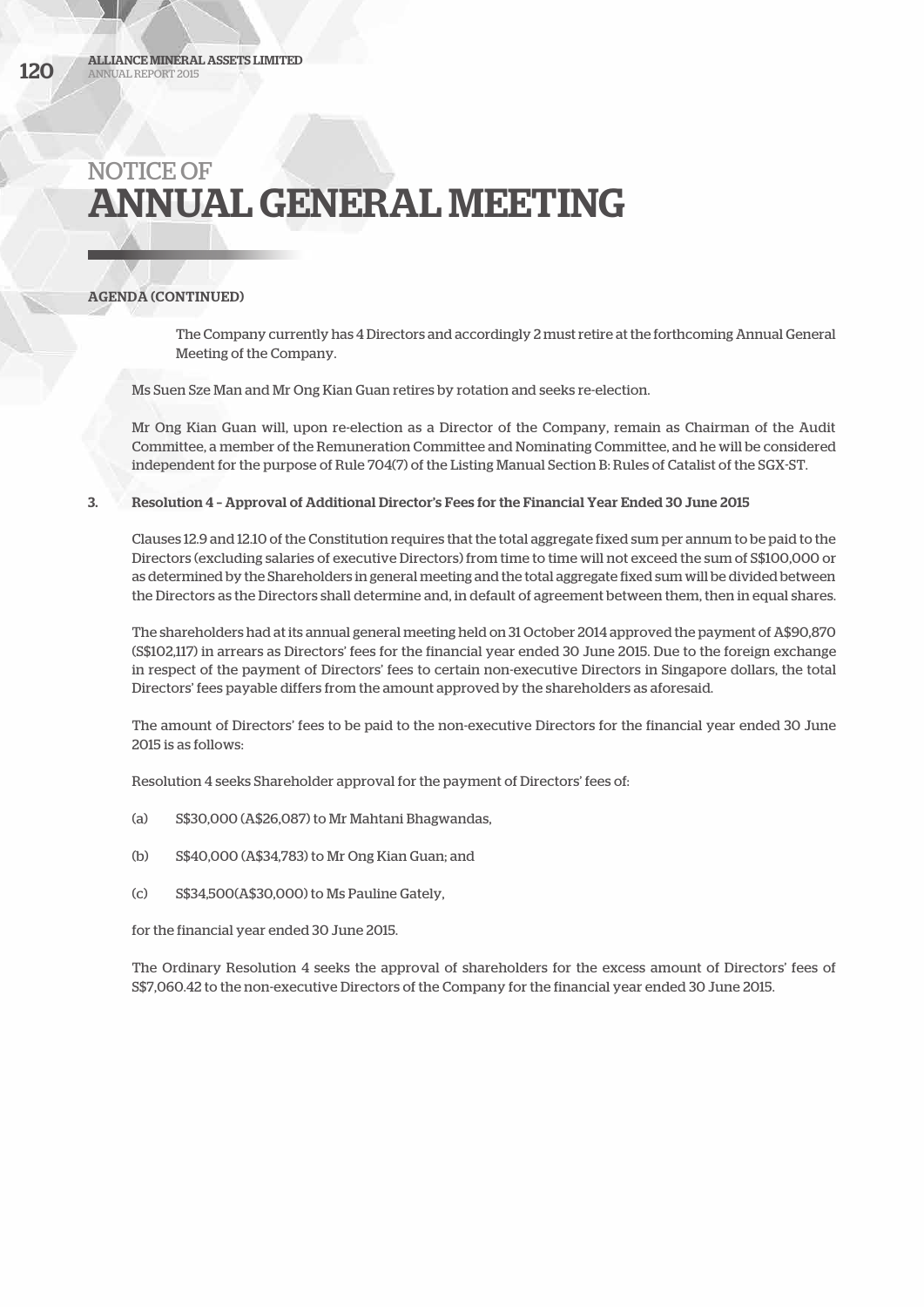# AGENDA (CONTINUED)

#### 4. Resolution 5 – Approval of Directors' Fees for the Financial Year Ending 30 June 2016

Clauses 12.9 and 12.10 of the Constitution requires that the total aggregate fixed sum per annum to be paid to the Directors (excluding salaries of executive Directors) from time to time will not exceed the sum of S\$100,000 or as determined by the Shareholders in general meeting and the total aggregate fixed sum will be divided between the Directors as the Directors shall determine and, in default of agreement between them, then in equal shares.

Resolution 5 seeks the approval of Shareholders for the payment of Directors' fees of:

- (a) S\$30,000 to Mr Mahtani Bhagwandas,
- (b) S\$40,000 to Mr Ong Kian Guan; and
- (c) A\$30,000 to Ms Pauline Gately,

for the financial year ending 30 June 2016.

#### 5. Resolution 6 – Authority to Directors to Issue and Allot Shares

Resolution 6, if passed, will empower the Directors of the Company to issue Shares in the capital of the Company and to make or grant instruments (such as warrants or debentures) convertible into Shares, and to issue Shares in pursuance of such instruments, up to a number not exceeding in aggregate 100% of the total number of issued Shares (excluding treasury shares), of which up to 50% may be issued other than on a *pro rata* basis to Shareholders. For the purpose of determining the aggregate number of Shares that may be issued, the percentage of issued Shares shall be based on the total number of issued Shares (excluding treasury shares) in the capital of the Company at the time that Resolution 6 is passed, after adjusting for (a) new Shares arising from the conversion or exercise of any convertible securities or share options or vesting of share awards which are outstanding or subsisting at the time that Resolution 6 is passed, and (b) any subsequent bonus issue or consolidation or subdivision of Shares.

#### 6. Resolution 7 – Authority to Directors to Issue and Grant Options pursuant to the ESOS

Resolution 7, if passed, will empower the Directors to allot and issues Shares pursuant to the exercise of options ("Options") granted or to be granted under the Alliance Employee Share Option Scheme and such other share-based incentive scheme up to a number not exceeding, in total, fifteen per cent (15%) of the total number of issued Shares (excluding treasury shares) on the day preceding that date of the relevant grant.

# ENQUIRIES

Shareholders may contact the Company Secretary at (+61 8) 9388 8826 if they have any queries in respect of the matters set out in these documents.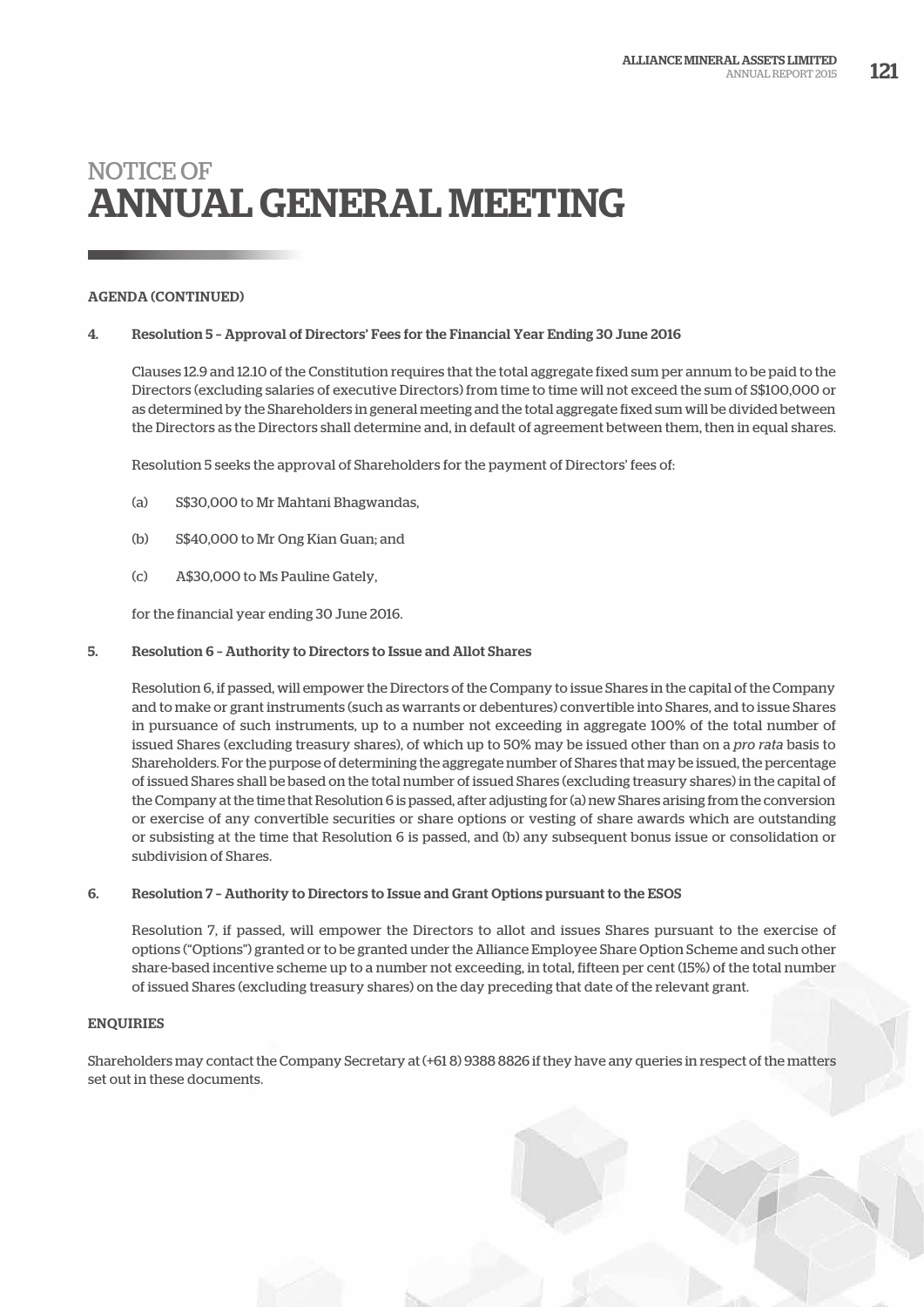# GLOSSARY

\$ means Australian dollars.

Annual General Meeting means the meeting convened by the Notice of Meeting.

ASIC means the Australian Securities and Investments Commission.

Board means the current board of directors of the Company.

Closely Related Party of a member of the Key Management Personnel means:

- (a) a spouse or child of the member;
- (b) a child of the member's spouse;
- (c) a dependent of the member or the member's spouse;
- (d) anyone else who is one of the member's family and may be expected to influence the member, or be influenced by the member, in the member's dealing with the entity;
- (e) a company the member controls; or
- (f) a person prescribed by the Corporations Regulations 2001 (Cth) for the purposes of the definition of 'closely related party' in the Corporations Act.

Company means Alliance Mineral Assets Limited (ACN 147 393 735).

Constitution means the Company's constitution.

Corporations Act means the Corporations Act 2001 (Cth).

CDP means the Central Depository (Pte) Limited.

Depositor, Depository Agent and Depository Register shall have the respective meanings ascribed to them in Section 130A of the Companies Act.

Directors mean the current directors of the Company.

ESOS means the Alliance Mineral Assets Employee Share Option Scheme.

Explanatory Statement means the explanatory statement accompanying the Notice of Meeting.

Key Management Personnel has the same meaning as in the accounting standards issued by the Australian Accounting Standards Board and means those persons having authority and responsibility for planning, directing and controlling the activities of the Company, or if the Company is part of a consolidated entity, of the consolidated entity, directly or indirectly, including any director (whether executive or otherwise) of the Company, or if the Company is part of a consolidated entity, of an entity within the consolidated group.